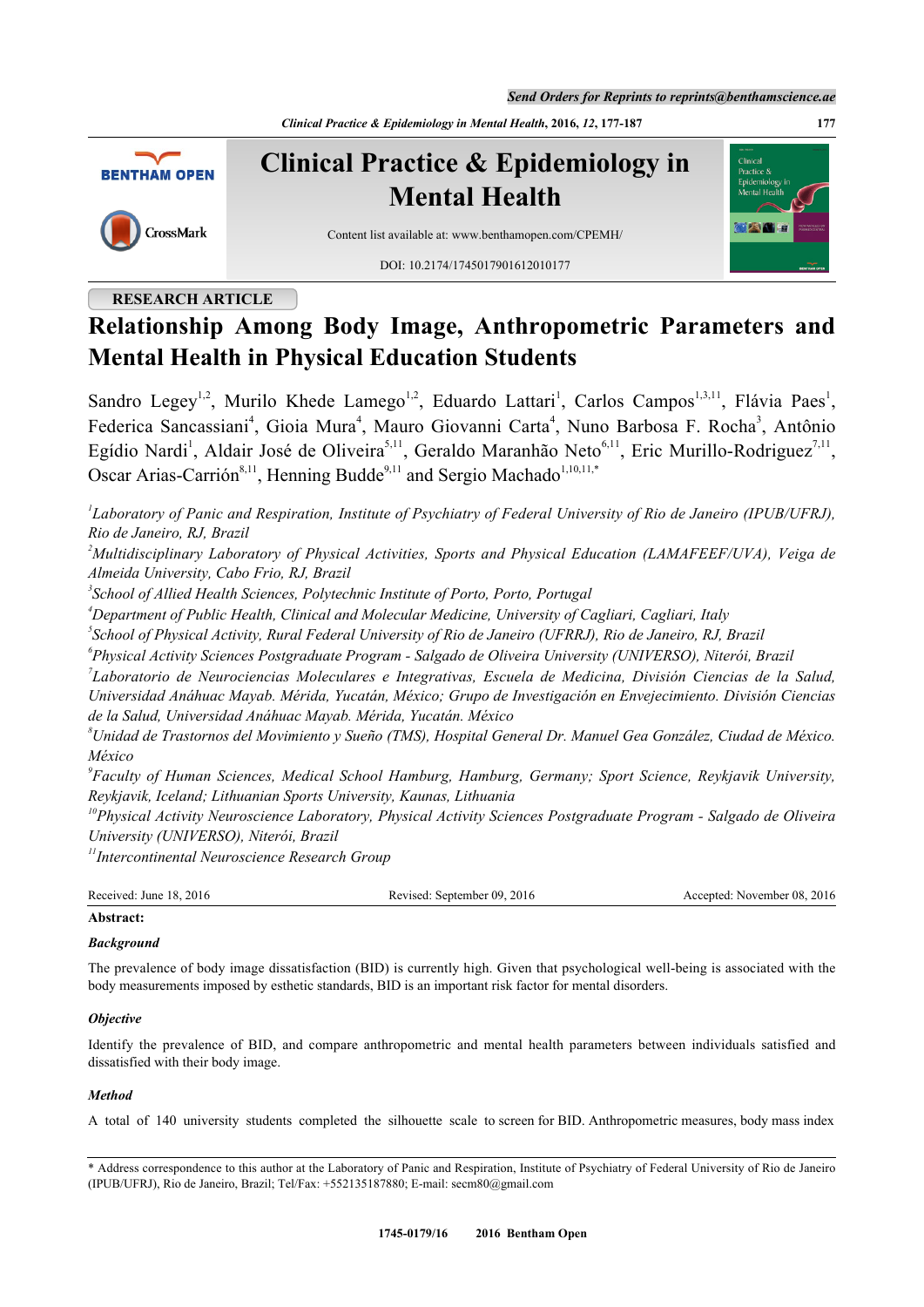#### **178** *Clinical Practice & Epidemiology in Mental Health, 2016, Volume 12 Legey et al.*

(BMI), waist circumference (WC) and body fat percentage (BFP) were used. To investigate mental health, The State-Trait Anxiety Inventories (STAI-S and STAI-T), Profile of Mood States (POMS) scale and Quality of Life (QOL-36) questionnaire were used to investigate mental health. The Student's t-test was applied to compare anthropometric and mental health parameters.

#### *Results*

67.1% of university students exhibited BID. There was a significant difference ( $p = 0.041$ ) in BF and WC ( $p = 0.048$ ) between dissatisfied and satisfied individuals. With respect to mood states, significant differences were observed for anger ( $p = 0.014$ ), depression ( $p = 0.011$ ), hostility ( $p = 0.006$ ), fatigue ( $p = 0.013$ ), mental confusion ( $p = 0.021$ ) and total mood disturbance (TMD) ( $p$  $= 0.001$ ). The mental aspect of QOL was significantly higher ( $p = 0.001$ ) in satisfied university students compared to their dissatisfied counterparts.

#### *Conclusion*

BID was high and it seems to be influenced by anthropometric measures related to the amount and distribution of body fat. This dissatisfaction may have a negative effect on the quality of life and mood state of young adults.

**Keywords:** Body image dissatisfaction, Mental health, Anthropometric parameters, Anxiety, Quality of life, Mood state.

### **INTRODUCTION**

Body image is the mental image formed from the size and shape of one's own body [\[1](#page-6-0)]. It is a multidimensional construct that encompasses feelings, thoughts and behavior concerning physical attributes [\[2,](#page-6-1) [3\]](#page-6-2). It can also be considered as the relationship between the body of an individual and body-related cognitive processes (beliefs, values and attitudes) [[4,](#page-6-3) [5\]](#page-6-4).

The growing urbanization and technological development of the modern world has imposed important changes in people's lifestyle [[6\]](#page-6-5). Sedentary behavior, which decreases physical activity levels, in conjunction with poor eating habits and increased intake of industrialized and hypercaloric food have contributed to the rise in problems related to excess body weight [\[7](#page-6-6)]. A number of studies suggest that a significant increase in body mass index (BMI), waist circumference (WC) and body fat percentage (BFP) are strong indicators of body image dissatisfaction (BID) [[8](#page-6-7) - [10](#page-6-8)].

Although there are anthropometric values suggested by the World Health Organization [\[11](#page-6-9)] to maintain physical fitness related to health, the ideal physical type is determined by culture [\[12](#page-6-10)]. In this respect, the current esthetic beauty standards accepted by society and constantly promoted by the media [[13\]](#page-6-11), are thin women and muscular men [[14](#page-6-12) - [16\]](#page-7-0), which generates excessive concern with body image [[17\]](#page-7-1) and influences the growing dissatisfaction of people with their appearance [[18,](#page-7-2) [19](#page-7-3)]. Thus, people compulsively strive for the perfect body and the esthetic ideal of beauty in order to follow these standards and be socially accepted [\[20](#page-7-4) - [22\]](#page-7-5). This imposition aims to meet the demands of the beauty industry [\[23](#page-7-6), [24\]](#page-7-7), triggering increased consumption in medications, clothes, gym services, and weight loss clinics [[21](#page-7-8), [22\]](#page-7-5), among other stakeholders in this expanding market. Moreover, these factors may contribute directly to the incidence of eating disorders [[25,](#page-7-9) [26\]](#page-7-10).

The body stereotype proposed is not always attainable due to different physical structures of the population [\[27\]](#page-7-11), causing an increase in BID, which can be understood as a negative assessment of one's body [[28](#page-7-12)]. This is normally diagnosed using questionnaires and silhouette scales, which emphasize concerns with weight, shape and BFP [\[29\]](#page-7-13). However, when the perception domain is investigated, silhouette figures are more frequently used [[30](#page-7-14)]. Dissatisfaction with body image, resulting from not meeting the esthetic-cultural standards of contemporary society [[31](#page-7-15)] is highly prevalent in both genders and in different age groups [\[28](#page-7-12)]. It is more common in young people, who are more vulnerable to behavioral changes, as well as in health professionals who value physical appearance [[32,](#page-7-16) [33\]](#page-7-17).

Depending on its severity, this dissatisfaction may hinder some aspects of life related to eating behavior, self-esteem as well as psychosocial, physical and cognitive performance [[19](#page-7-3), [34](#page-7-18) - [37\]](#page-7-19). Given that psychological well-being in current society is significantly associated with body measurements [[8\]](#page-6-7), a negative self-concept of body image can decrease quality of life [[45](#page-8-0) - [47](#page-8-1)] and is a risk factor for psychiatric symptoms such as depression or mood changes [[37](#page-7-19) - [40\]](#page-8-2), anxiety [[41,](#page-8-3) [42\]](#page-8-4) and stress [[43,](#page-8-5) [44\]](#page-8-6). There is wide evidence showing that impaired body image perception may contribute to an increase in suicide attempts [\[48](#page-8-7), [49](#page-8-8)].

Thus, is BID related to anthropometric profile? Moreover, does BID influence mental health measures, irrespective of anthropometric profile? The present study aimed to identify the prevalence of BID in university students, as well as to compare the mean values obtained in anthropometric tests and instruments related to mental health between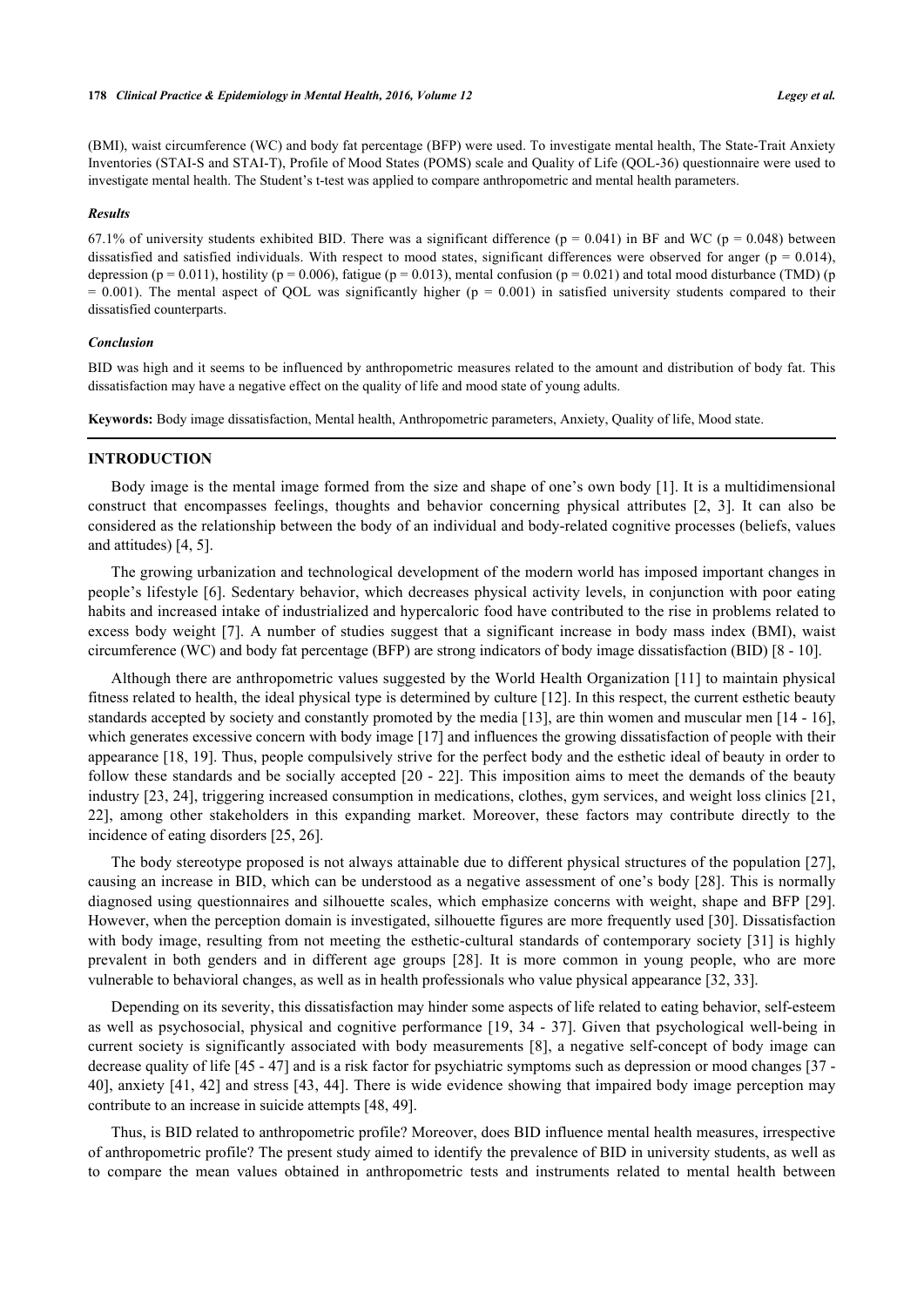individuals satisfied and dissatisfied with body image.

## **METHODS**

#### **Sample**

This is a cross-sectional study with a convenience sample composed of 140 physical education students (75 men and 65 women) from the Veiga de Almeiga University in Rio de Janeiro state (UVA-RJ). Undergraduates were excluded from the sample who were absent from the class on data collection days; did not complete all the anthropometric assessment tests; refused to participate; did not correctly fill out the questionnaires. Individuals were instructed regarding the study procedures and gave their informed consent in accordance to the 196/96 Resolution of the National Health Council and the Declaration of Helsinki [\[50](#page-8-9)]. The project was approved by the human research ethics committee from the *Universidade Veiga de Almeida (UVA – RJ*) (no. CAEE 06784012.6.0000.5291).

#### **Data Collection Procedures**

The researchers held a meeting with possible volunteers at the institution. They were explained the goals and ethical procedures and gave their informed consent. Trained evaluators performed data collection at two different moments. On the first day, the individuals responded to the instruments (STAI, POMS, SF-36 and the Silhouette Scale) and on the second day, anthropometric variables were collected (Body Composition - BIA, Weight, Height and Waist Circumference). All study individuals received the same verbal instructions and doubts were clarified before the questionnaires were filled out. The instruments also contained written instructions on how to complete them. During the application of the instruments, there was no communication between individuals and there was no time limit imposed.

#### **Anthropometric Variables**

The following anthropometric and body composition variables were collected: a) height (cm) using a stadiometer with a 0.1 cm accuracy (Sanny® ES 2020, Brazil); b) weight using a digital scale with a 0.01 Kg accuracy (Filizola® PL 180, Brazil); c) waist circumference (WC) was measured using a steel anthropometric tape (Cescorf®, Brazil), with a 2 m extension and 0.01 m intervals, at the narrowest point between the external surface of the last rib and the anterior superior iliac spine; d) BFP using a bipolar bioelectrical impedance analysis (BIA) device (Omron® HBF-306, USA). To complete the BIA analysis, participants completed the following procedures: (1) did not use diuretic drugs in the previous 7 days; (2) fasting for at least 4 h; (3) did not consume alcoholic beverages in the previous 48 h; (4) did not engage in intense physical activity in the last 24 h; (5) urinated at least 30 min before the measurement; (6) removed body adornments such as earrings, bracelets, necklaces and piercings; and (7) remained at absolute rest for at least 8-10 min in the supine position before the measurement [\[51](#page-8-10)]. All anthropometric measurements were made in accordance to the recommendations of the International Society for the Advancement of Kinanthropometry [[52](#page-8-11)]. Body mass index (BMI) was computed using height and weight measures (weight/height<sup>2</sup>). BMI was classified as normal (< 25 kg/m<sup>2</sup>) and overweight  $(\geq 25 \text{ kg/m}^2)$  according to the criteria established by the WHO [[11\]](#page-6-9). The cutoff points used for WC were based on the degree of risk for cardiovascular diseases, namely moderate risk for women (WC > 80 cm) and men (WC  $> 94$  cm), and high risk for women (WC  $> 88$  cm) and men (WC  $> 102$  cm). With respect to BFP, the cut off points for obesity or excess fat were  $\geq$  25% for men and  $\geq$  35% for women.

#### **Body Image**

The silhouette scale was used to estimate body image satisfaction. This consisted of male and female figures representing different body shapes numbered from 1 to 9 [\[53\]](#page-8-12). The individuals marked the silhouette that was most similar to their current body image and which one they would like to have. The difference between current and ideal silhouette was used to measure BID. If the difference was zero, the individuals were classified as satisfied, and if different from zero then they were classified as dissatisfied.

#### **Mood State**

Mood state was assessed using the Profile of Mood States Scale [\[54](#page-8-13)]. The 42 items on the short form are divided into six subscales: tension (T), depression (D), hostility (H), vigor (V), fatigue (F) and mental confusion (C). Each subscale contains four items rated using a Likert-type scale (not at all  $-0$ ; a little  $-1$ ; moderately  $-2$ ; quite a bit  $-3$ ; extremely - 4), with sub-scores ranging from 0 to 16. Subscales T, D, H, F and C are considered negative factors of mood, and V a positive factor. Total mood disturbance (TMD) is calculated by the sum of negative factors, subtracting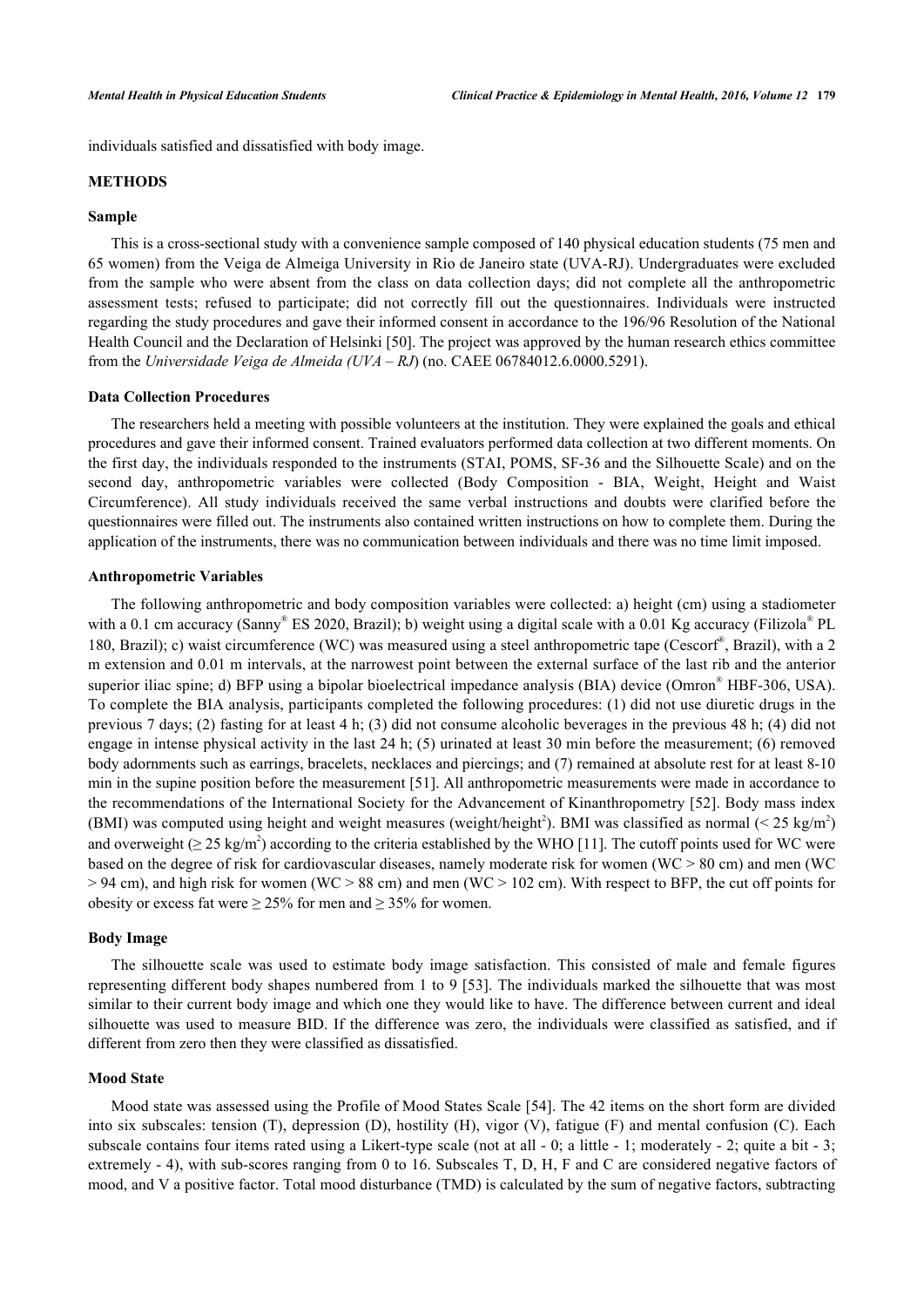the positive factor score. The number 100 was added to the final TMD score to avoid negative results.

#### **State-Trait Anxiety**

Anxiety was measured by the self-rated STAI scales (State and Trait Anxiety Inventory). The state scale (STAI – S) requires individuals to express how they feel "at the moment" in relation to the 20 items contained on a 4-point Likert scale (not at all - 1; somewhat - 2; moderately so - 3; very much so - 4). The trait scale (STAI – T) also has 20 items, but individuals are instructed to respond how they "generally feel" on a different 4-point Likert scale (almost never - 1; sometimes - 2; often - 3; almost always - 4). The total score of each scale can vary from 20 to 80 points, with scores below 30 indicating a low degree of anxiety, 31-49 a medium level and 50 or more a high degree [[55,](#page-8-14) [56\]](#page-8-15).

#### **Quality of Life**

The SF-36 questionnaire (Medical Outcomes Study 36 – Item Short-Form Health Survey) was used to assess quality of life. This instrument contains 36 items, 35 of which encompass eight domains, grouped into two large components: physical (domains: functional capacity, physical aspects, pain and general health status) and mental (domains: mental health, vitality, social aspects and emotional aspects). A last item assesses change in health over time. Each of these domains received scores between 0 and 100, where zero corresponds to the lowest score and 100 to the highest [\[57](#page-8-16), [58](#page-8-17)].

#### **Statistical Analysis**

The gathered data was analyzed using the SPSS 20.0 statistical package. The sample was characterized using descriptive statistics, namely central tendency (mean) and dispersion (standard deviation) measures. The Shapiro-Wilk and Levene tests were used to verify the sample's normality and homogeneity of variances, respectively. The student's t-test was applied to compare means from the anthropometric measures and mental health scores. A p-value < 0.05 was considered significant.

For purposes of the present study, the *d* score was defined as the difference in scores between groups (i.e., Body Satisfied and Body Dissatisfied) expressed in standard deviation units (Mgroup1-Mgroup2/SDpooled across groups). The most commonly used Cohen's *d* formula has a slight bias as it overestimates the sample estimate effect size in small samples. Thereby, we completed the Hedges correction [[59\]](#page-8-18) which removes this bias using a simple correction, yielding an unbiased estimate of the effect size. Effect sizes were computed using an online calculator *(*[http://www.psychometrica.de/effect\\_size.html](http://www.psychometrica.de/effect_size.html)*)* developed by [[60\]](#page-8-19). Effect sizes were classified as minimal to small (*d* < 0.2), small to moderate  $(d = 0.2 - 0.5)$ , moderate to large  $(d = 0.5 - 0.8)$  and large  $(d > 0.8)$  [\[61](#page-8-20)].

#### **RESULTS**

A summary of the sample characteristics is presented in Table **[1](#page-3-0)**. A total of 140 physical education undergraduate students, aged  $23.6 \pm 3.7$  years, were participated in the study. The mean height, body weight, body fat percentage (BFP), BMI and WC were  $70.7 \pm 14.3$  kg,  $169.4 \pm 1.1$  cm,  $19.5 \pm 7.1\%$ ,  $24.5 \pm 3.5$  kg/m<sup>2</sup> and  $76.7 \pm 9.7$  cm, respectively. The prevalence of BID in the students was 67.1%, with 80.4% of women and 64.2% of men aiming to reduce their body measures.

#### <span id="page-3-0"></span>**Table 1. Sample characterization (n = 140).**

| <b>Variables</b>                      | $Mean \pm SD$                    |
|---------------------------------------|----------------------------------|
| Age (years)                           | $23.6 \pm 3.7$                   |
| Weight (kg)                           | $70.7 \pm 14.3$                  |
| Height (cm)                           | $169.4 \pm 1.1$                  |
| BFP (%)                               | $19.5 \pm 7.1$                   |
| BMI (kg/m <sup>2</sup> )<br>$WC$ (cm) | $24.5 \pm 3.5$<br>$76.7 \pm 9.7$ |

SD = Standard Deviation; BMI: Body Mass Index; BFP: Body Fat Percentage; WC: Waist Circumference.

Table **[2](#page-4-0)** shows the between-group differences regarding anthropometric variables. There was no difference in BMI (p = 0.067) between satisfied (23.7  $\pm$  2.9 kg/m<sup>2</sup>) and dissatisfied individuals (24.9  $\pm$  3.7 kg/m<sup>2</sup>). A significant difference (t = -2.061; p = 0.041) in BF was observed between the satisfied and dissatisfied individuals (20.3  $\pm$  7.7% vs. 17.9  $\pm$ 5.4%). Mean WC was significantly higher (t = -1.993;  $p = 0.048$ ) in dissatisfied students than in their satisfied counterparts (77.9  $\pm$  10.0 cm vs.74.4  $\pm$  8.7 cm). Although there were no significant differences in BMI between groups,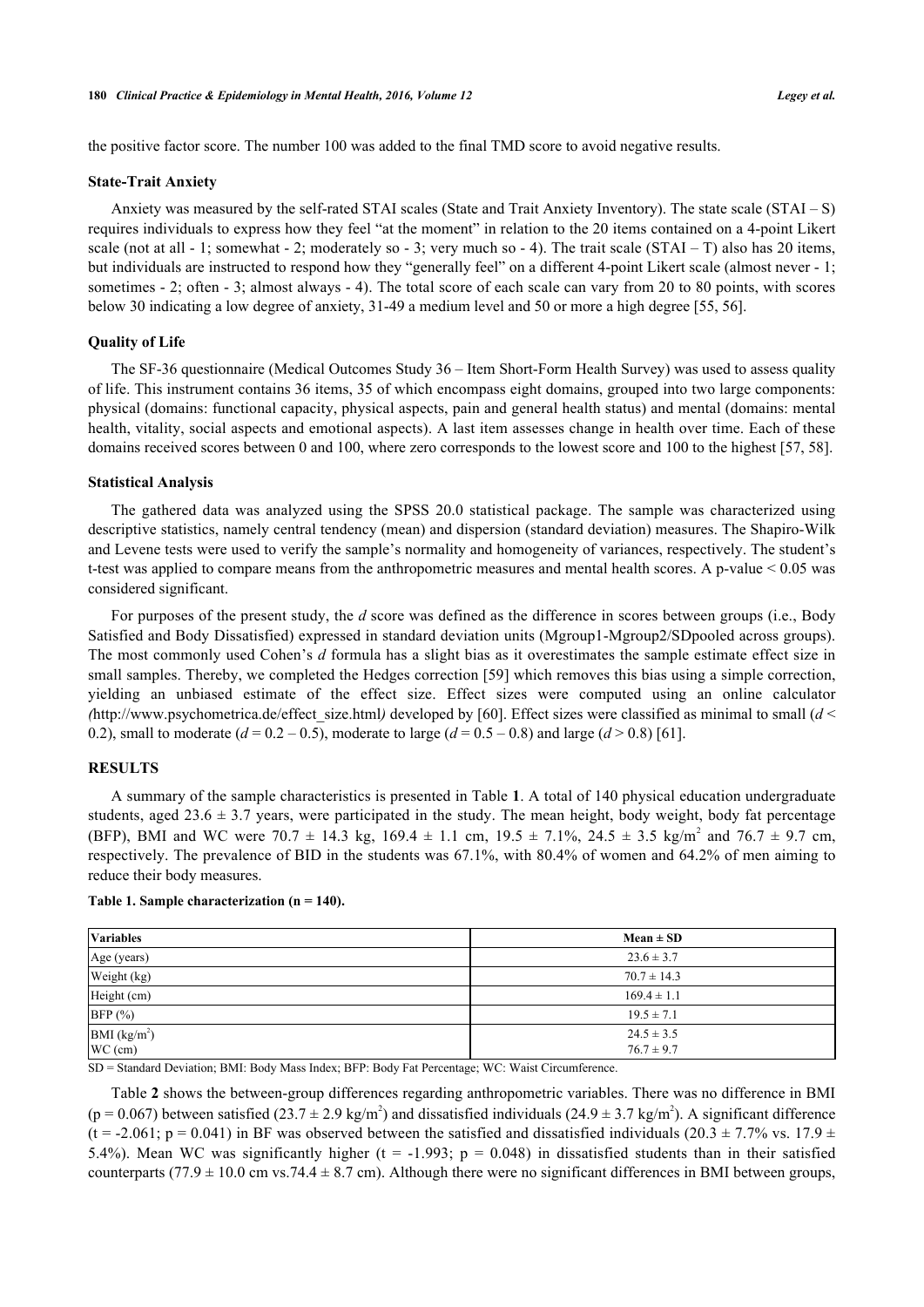the reported effect size was small to moderate ( $d = 0.330$ ), just as for WC ( $d = 0.357$ ) and BFP ( $d = 0.328$ ).

| <b>Variables</b>      | <b>Body Satisfaction</b> | <b>Body Dissatisfaction</b> | t value  | $p$ value | d value |
|-----------------------|--------------------------|-----------------------------|----------|-----------|---------|
| BMI $(kg/m^2)$        | $23.7 \pm 2.9$           | $24.9 \pm 3.7$              | $-1.847$ | 0.067     | 0.330   |
| $BFP$ (%)             | $17.9 \pm 5.4$           | $20.3 \pm 7.7$              | $-2.061$ | $0.041*$  | 0.328   |
| $WC$ (cm)             | $74.4 \pm 8.7$           | $77.9 \pm 10.0$             | $-1.993$ | $0.048*$  | 0.357   |
| S-STAI                | $43.8 \pm 5.3$           | $44.1 \pm 5.2$              | $-0.352$ | 0.725     | 0,063   |
| <b>T-STAI</b>         | $44.5 \pm 5.4$           | $44.9 \pm 5.5$              | $-0.377$ | 0.707     | 0,067   |
| POMS anger            | $8.4 \pm 4.0$            | $10.2 \pm 3.9$              | $-2.490$ | $0.014*$  | 0,445   |
| POMS depression       | $2.6 \pm 3.8$            | $5.0 \pm 5.6$               | $-2.582$ | $0.011*$  | 0,462   |
| <b>POMS</b> hostility | $3.1 \pm 3.6$            | $5.0 \pm 3.9$               | $-2.815$ | $0.006*$  | 0,504   |
| POMS vigor            | $16.6 \pm 4.4$           | $15.3 \pm 4.9$              | $-1.536$ | 0.127     | 0,275   |
| POMS fatigue          | $5.4 \pm 4.0$            | $7.4 \pm 4.6$               | $-2.526$ | $0.013*$  | 0.542   |
| POMS confusion        | $7.1 \pm 2.5$            | $8.2 \pm 2.7$               | $-2.331$ | $0.021*$  | 0.417   |
| <b>POMS TMD</b>       | $110.1 \pm 14.5$         | $120.5 \pm 18.0$            | $-3.422$ | $0.001*$  | 0.612   |
| QOL mental score<br>. | $75.1 \pm 12.1$          | $66.8 \pm 15.9$             | 3.444    | $0.001*$  | 0.491   |

<span id="page-4-0"></span>**Table 2. Analysis of the mean anthropometric variables and mental health between physical education undergraduates satisfied and dissatisfied with body image (Cabo Frio, RJ – 2015).**

BMI: Body Mass Index; BFP: Body Fat Percentage; WC: Waist Circumference; STAI-S: State Anxiety; STAI-T: Trait Anxiety; POMS: Profile of Mood States Scale; TMD: total mood disturbance; QOL: short form-36 Quality of Life.\*p < 0.05.

No significant differences between groups were found regarding any of the anxiety scores investigated.

The POMS compared satisfied and dissatisfied individuals, respectively, finding significant differences between anger  $(8.4 \pm 4.0 \text{ vs. } 10.2 \pm 3.9; t = -2.490; p = 0.014)$ , depression  $(2.6 \pm 3.8 \text{ vs. } 5.0 \pm 5.6; t = -2.582; p = 0.011)$ , hostility  $(3.1 \pm 3.6 \text{ vs. } 5.0 \pm 3.9; t = -2.815; p = 0.006)$ , fatigue  $(5.4 \pm 4.0 \text{ vs. } 7.4 \pm 4.6; t = -2.526; p = 0.013)$  and mental confusion (7.1  $\pm$  2.5 vs. 8.2  $\pm$  2.7; t = -2.331; p = 0.021). In relation to TMD, the dissatisfied obtained a significantly higher score (120.5  $\pm$  18.0 vs. 110.1  $\pm$  14.5; t = -3.422; p = 0.001). All the domains from POMS had small to moderate or moderate to large effect sizes, with the TMD score having the largest  $(d = 0.612)$ .

The mental aspect score of quality of life (QOL) was significantly higher ( $t = 3.444$ ;  $p = 0.001$ ) in satisfied students  $(75.1 \pm 12.1)$  when compared to the dissatisfied  $(66.8 \pm 15.9)$ , with a small to moderate difference between-groups  $(d = 0.491)$ .

#### **DISCUSSION**

The aim of the present study was to assess BID of university students, and to compare anthropometric measures and mental health scores between satisfied and unsatisfied students.

The results of this study revealed that 67.1% were dissatisfied with their body image. It is important to underline that this value is significantly high, since approximately two out of three students expressed the desire to have a body shape different from the one currently perceived. Similar results were found in studies with physical education students or participants from other study domains. Miranda *et al*. [\[33](#page-7-17)] found that 76.6% of university students recruited from several study domains were dissatisfied with their body image (20.82 ± 3.03 years). In addition, Gonçalves *et al.* [\[27](#page-7-11)] identified BID in 75.8% and 78.2% of nutrition and physical education undergraduates, respectively. A research project conducted by Claumann *et al.* [[62\]](#page-9-0) found that 79.2% of physical education freshmen expressed BID. In another study [\[63](#page-9-1)] carried out with 236 undergraduates of both genders, the prevalence of BID was 69.5%. Similarly, an investigation [\[34](#page-7-18)] performed with 294 physical education students from the State University of Ponta Grossa (UEPG) found that 61.2% of individuals were dissatisfied with perceived body image.

Due to their high prevalence of BID, physical education undergraduates are highly susceptible to developing mental disorders, including eating disorders [[21](#page-7-8)]. The physical and esthetic demands inherent to the course and profession they chose to pursue may be a possible explanation for the high percentage of dissatisfaction observed [[62](#page-9-0)]. Thereby, these future professionals face pressure to follow socially accepted esthetic standards, generating exaggerated concerns with body appearance that can influence body image satisfaction levels [\[41,](#page-8-3) [64\]](#page-9-2). A number of authors agree that cultural pressures ultimately define idealized values, leading men to demonstrate a consensual desire to reduce body fat,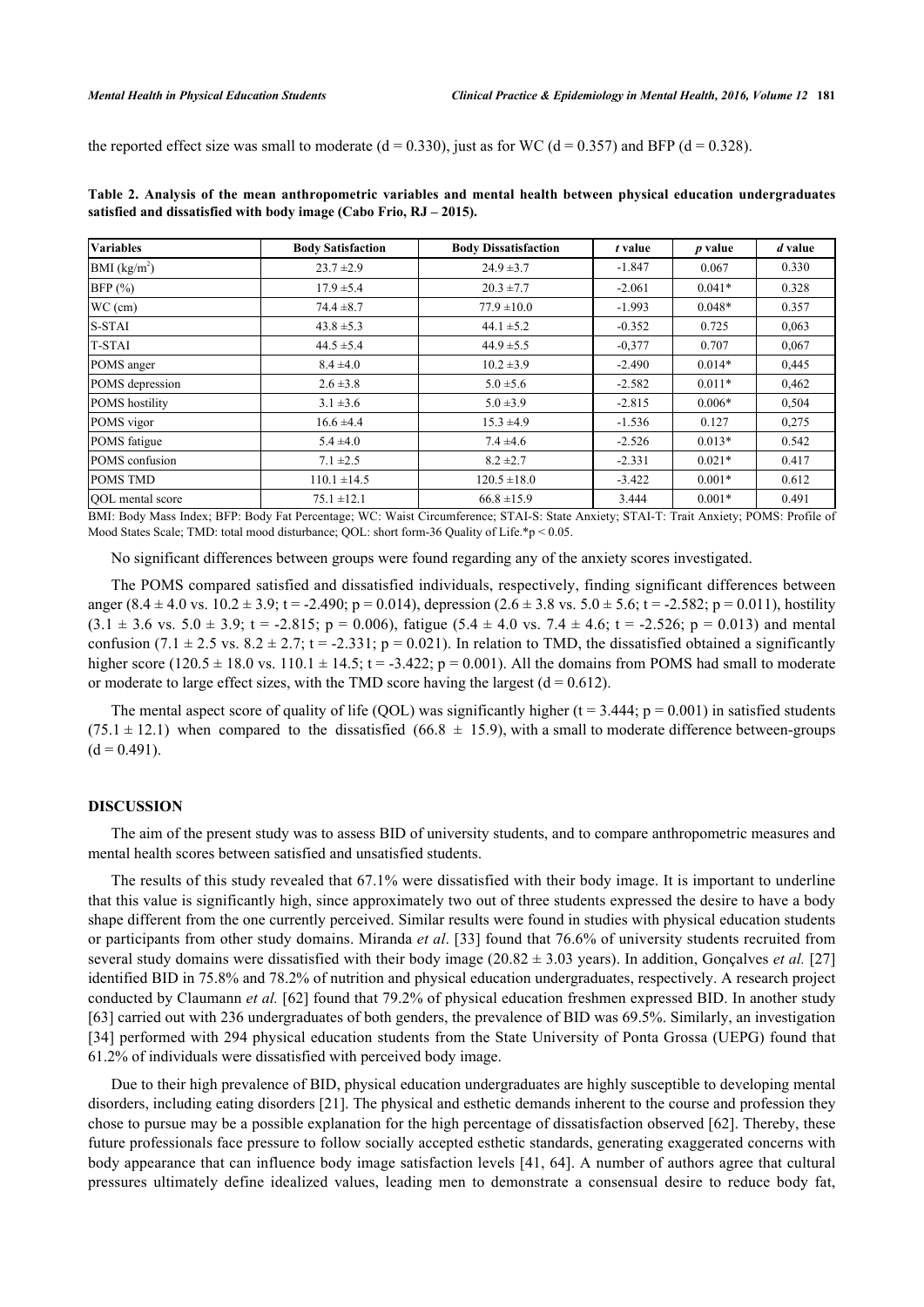increase muscle mass, develop broad shoulders, strong arms, a thin waist and hips, as well as a flat stomach. By contrast, women crave a thin and tall stereotype, with slim thighs, buttocks, and waist, in addition to a flat stomach [\[12](#page-6-10), [65](#page-9-3)].

Cross-sectional studies have been conducted in order to establish the relationship between BID and anthropometric measures. However, these studies have mainly assessed BMI and the results have been inconsistent [[66](#page-9-4)]. The findings of the present study showed no difference in BMI ( $p = 0.067$ ) between undergraduates satisfied and dissatisfied with their body image, differing from those that reported an increase in BID with the rise in BMI [[10](#page-6-8), [22,](#page-7-5) [33](#page-7-17), [34](#page-7-18), [63,](#page-9-1) [66](#page-9-4) - [74\]](#page-9-5). Some studies also found no significant association between these variables [[12,](#page-6-10) [69,](#page-9-6) [75\]](#page-9-7).

The results presented here suggest significant differences in the anthropometric variables BFP ( $p = 0.041$ ) and WC (p = 0.048) between the two groups analyzed. Corseuil *et al.* [[74\]](#page-9-5) observed an association between BID and BFP in a study conducted on 180 females aged between 10 an 17 years. Fermino *et al.* [\[72](#page-9-8)] studied individuals that engaged in activities at the Pontifical University of Parana (PUC-PR) sports center and using multiple linear regression they observed that higher BFP values represented greater body image dissatisfaction. There is also an evidence associating BID with sum of skinfolds, an alternative anthropometric measure to assess body adiposity [[10,](#page-6-8) [66](#page-9-4)]. In a sample of 220 undergraduates, no association was found between WC and BID, a measure that can be used to estimate central adiposity [\[76](#page-9-9)].

These findings suggest that BFP and WC, just like BMI, may be reliable anthropometric indicators of BID in university students. It is also important to notice that several researchers highlight the limitations related to the use of BMI, which does not differentiate between adipose tissue and lean mass [[10,](#page-6-8) [33](#page-7-17)]. Thereby, it seems that BID is more interrelated to the amount of subcutaneous adipose tissue than total body weight [\[66](#page-9-4)].

The current esthetic standard of beauty accepted by society and constantly promoted by the media may exert some influence on body image satisfaction and the mental health of individuals. Men express BID after viewing images of other "muscular" men, but not of average men [\[77](#page-9-10)]. These results corroborate those obtained for women in a study by Birkeland *et al*. [[78\]](#page-9-11), where 138 female undergraduates demonstrated BID and a negative mood in the presence of a model. Negative feelings about their bodies contribute to the increased prevalence of depression symptoms and decreased self-esteem in adolescent women [[79](#page-9-12)]. Excessive media exposure of "ideal" bodies (thin models) in our society may trigger a more negative mood and lower food intake in women [[80](#page-9-13)], contributing to the onset of eating disorders such as anorexia and bulimia.

This low self-esteem in female adolescents may be attributed to overweight and obesity, which generates BID, negatively affecting mental health[[81\]](#page-9-14). El Ansari *et al.* analyzed body image differences in 1,384 university undergraduates in two European countries and found that students who perceived themselves as being overweight reported lower quality of life [\[82](#page-9-15)]. Better body image was also related to an increase in self-esteem, optimism and social support among women, which are mental health related components of quality of life [[83\]](#page-10-0). Quality of life seems to have a positive influence on how individuals perceive their body image, but the opposite is equally likely [[82\]](#page-9-15).

There is a need to acknowledge and increase our understanding of BID as a public health problem. A total of 5,255 Australian women, aged between 18 and 42 years, filled out specific questionnaires on body image and mental health. The results demonstrate that most individuals (86.9%) reported some level of dissatisfaction with their weight, and more than one-third (39.4%) relate moderate dissatisfaction. Higher levels of BID were associated with poor quality of life, primarily with the mental health and psychosocial dimensions [[47\]](#page-8-1). Individuals with third-degree obesity exhibit concerns with body image and high frequency of binge eating episodes, as well as severe depression symptoms and anxiety. Depression symptoms were detected in 100% of these individuals, and severe symptomatology in 84%. The frequency of anxiety as a trait was 70%, as a state 54%, and 76% of all patients reported discomfort regarding their body image [\[84](#page-10-1)].

### **LIMITATIONS**

It is important to highlight that the study reported here has some limitations. First, it has a cross-sectional design, which does not allow establishing a causal relationship between the assessed variables. Furthermore, body silhouette scales are two-dimensional and do not allow to fully represent the individual, their body fat distribution and other anthropometric measures important to body image. Future studies should make efforts to include new variables to analyze the interaction between the biological, physiological, emotional and social aspects that encompass body image understanding.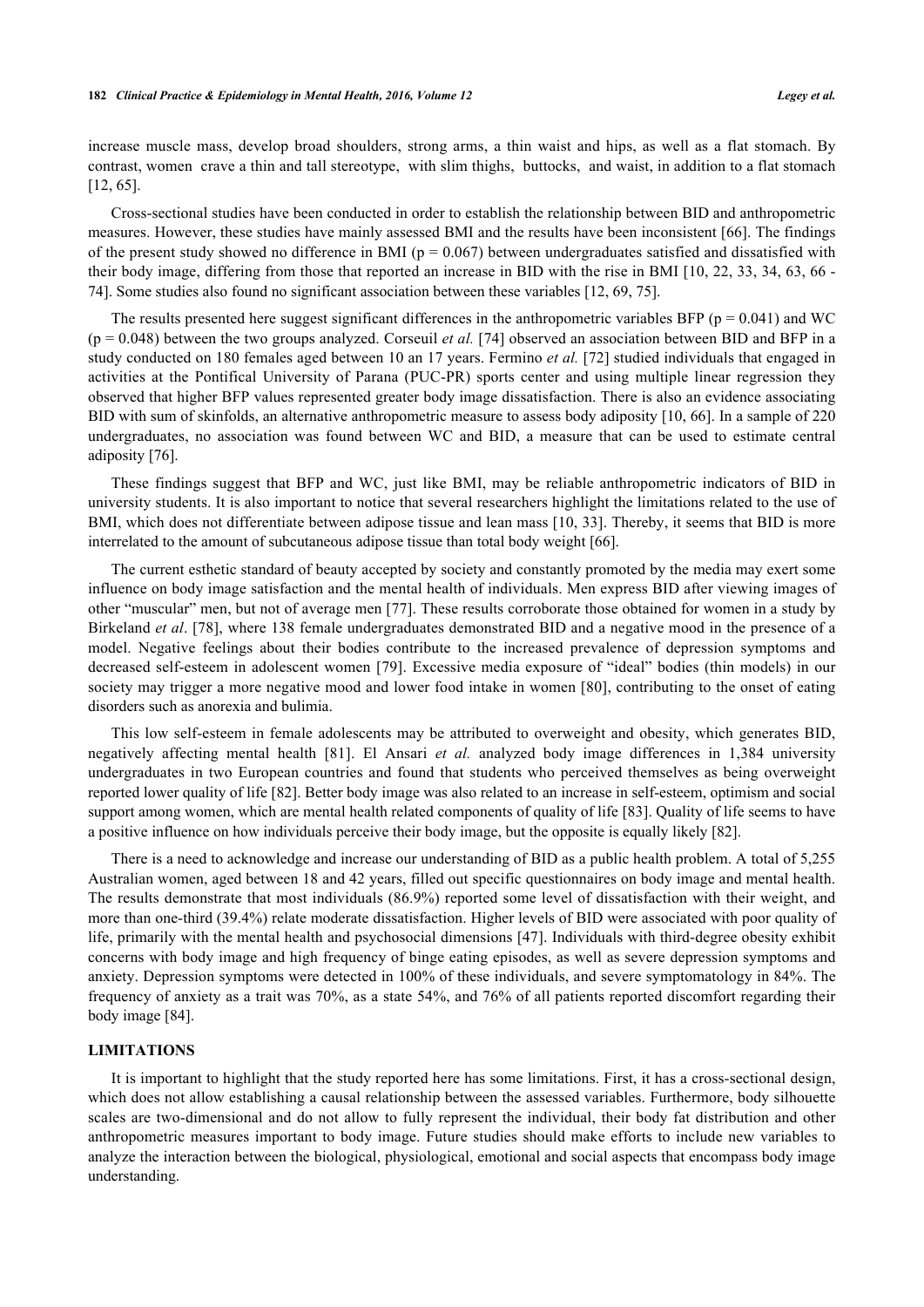# **CONCLUSION**

The results show a high prevalence of BID in physical education undergraduates. Furthermore, individuals with greater fat accumulation in the visceral region and a higher percentage of body fat were more likely to exhibit BID. Finally, BID was related with poorer quality of life and mood state in these university students.

#### **CONFLICT OF INTEREST**

The authors confirm that this article content has no conflict of interest.

#### **ACKNOWLEDGEMENTS**

Declared none.

### **REFERENCES**

- <span id="page-6-0"></span>[1] Slade PD. What is body image? Behav Res Ther 1994; 32(5): 497-502. [\[http://dx.doi.org/10.1016/0005-7967\(94\)90136-8](http://dx.doi.org/10.1016/0005-7967(94)90136-8)] [PMID: [8042960](http://www.ncbi.nlm.nih.gov/pubmed/8042960)]
- <span id="page-6-1"></span>[2] Pinheiro AP, Giugliani ER. Body dissatisfaction in Brazilian schoolchildren: prevalence and associated factors. Rev Saude Publica 2006; 40(3): 489-96.

[\[http://dx.doi.org/10.1590/S0034-89102006000300018\]](http://dx.doi.org/10.1590/S0034-89102006000300018) [PMID: [16810374](http://www.ncbi.nlm.nih.gov/pubmed/16810374)]

- <span id="page-6-2"></span>[3] Muth JL, Cash TF. Body-image attitudes: what difference does gender make? J Appl Soc Psychol 1997; 27(16): 1438-52. [\[http://dx.doi.org/10.1111/j.1559-1816.1997.tb01607.x\]](http://dx.doi.org/10.1111/j.1559-1816.1997.tb01607.x)
- <span id="page-6-3"></span>[4] Petroski EL, Pelegrini A, Glaner MF. Motivos e prevalência de insatisfação com a imagem corporal em adolescentes. Cien Saude Colet 2012; 17(4): 1071-7. [\[http://dx.doi.org/10.1590/S1413-81232012000400028\]](http://dx.doi.org/10.1590/S1413-81232012000400028) [PMID: [22534860](http://www.ncbi.nlm.nih.gov/pubmed/22534860)]
- <span id="page-6-4"></span>[5] Santos JEd, Pasian SR, Loureiro SR. Percepção de tamanho e forma corporal de mulheres: estudo exploratório. Psicol Estud 2005; 10(1): 27-35.

[\[http://dx.doi.org/10.1590/S1413-73722005000100005\]](http://dx.doi.org/10.1590/S1413-73722005000100005)

- <span id="page-6-5"></span>[6] Matsudo SM, Matdsudo VR, Araújo T, Andrade D, Andrade E, Braggion G. Nível de atividade física da populaçäo do Estado de Säo Paulo: análise de acordo com o gênero, idade, nível socioeconômico, distribuiçäo geográfica e de conhecimento. Rev bras cienc mov 2002; 10(4): 41-50.
- <span id="page-6-6"></span>[7] Petroski EL, Pelegrini A, Glaner MF. Insatisfação corporal em adolescentes rurais e urbanos. Motricidade 2009; 5(4): 13-25. [\[http://dx.doi.org/10.6063/motricidade.5\(4\).167](http://dx.doi.org/10.6063/motricidade.5(4).167)]
- <span id="page-6-7"></span>[8] Anderson LA, Eyler AA, Galuska DA, Brown DR, Brownson RC. Relationship of satisfaction with body size and trying to lose weight in a national survey of overweight and obese women aged 40 and older, United States. Prev Med 2002; 35(4): 390-6. [\[http://dx.doi.org/10.1006/pmed.2002.1079\]](http://dx.doi.org/10.1006/pmed.2002.1079) [PMID: [12453717](http://www.ncbi.nlm.nih.gov/pubmed/12453717)]
- [9] Appolinário JC, Claudino AM. Transtornos alimentares. Rev Bras Psiquiatr 2000; 22: 28-31. [\[http://dx.doi.org/10.1590/S1516-44462000000600008\]](http://dx.doi.org/10.1590/S1516-44462000000600008)
- <span id="page-6-8"></span>[10] Glaner MF, Pelegrini A, Cordoba CO, Pozzobon ME. Associação entre insatisfação com a imagem corporal e indicadores antropométricos em adolescentes. Revista Brasileira de Educação Física e Esporte 2013; 27(1): 129-36. [\[http://dx.doi.org/10.1590/S1807-55092013000100013\]](http://dx.doi.org/10.1590/S1807-55092013000100013)
- <span id="page-6-9"></span>[11] Who J, Consultation FE. Diet, nutrition and the prevention of chronic diseases. World Health Organ Tech Rep Ser 2003; 916: i-viii, 1-149, backcover.

[PMID: [12768890\]](http://www.ncbi.nlm.nih.gov/pubmed/12768890)

- <span id="page-6-10"></span>[12] Damasceno VO, Lima JRP, Vianna JM, Vianna VRA, Novaes JS. Tipo físico ideal e satisfação com a imagem corporal de praticantes de caminhada. Rev bras med esporte 2005; 11(3): 181-6. [\[http://dx.doi.org/10.1590/S1517-86922005000300006\]](http://dx.doi.org/10.1590/S1517-86922005000300006)
- <span id="page-6-11"></span>[13] Bedford JL, Johnson CS. Societal influences on body image dissatisfaction in younger and older women. J Women Aging 2006; 18(1): 41-55. [\[http://dx.doi.org/10.1300/J074v18n01\\_04\]](http://dx.doi.org/10.1300/J074v18n01_04) [PMID: [16635949](http://www.ncbi.nlm.nih.gov/pubmed/16635949)]
- <span id="page-6-12"></span>[14] Bergström E, Stenlund H, Svedjehäll B. Assessment of body perception among Swedish adolescents and young adults. J Adolesc Health 2000; 26(1): 70-5. [\[http://dx.doi.org/10.1016/S1054-139X\(99\)00058-0\]](http://dx.doi.org/10.1016/S1054-139X(99)00058-0) [PMID: [10638721](http://www.ncbi.nlm.nih.gov/pubmed/10638721)]
- [15] Vilela J, Lamounier J, Oliveira R, Ribeiro R, Gomes E, Barros Neto J. Avaliação do comportamento alimentar em crianças e adolescentes de Belo Horizonte. Psiquiatria biológica 2001; 9(3): 121-30.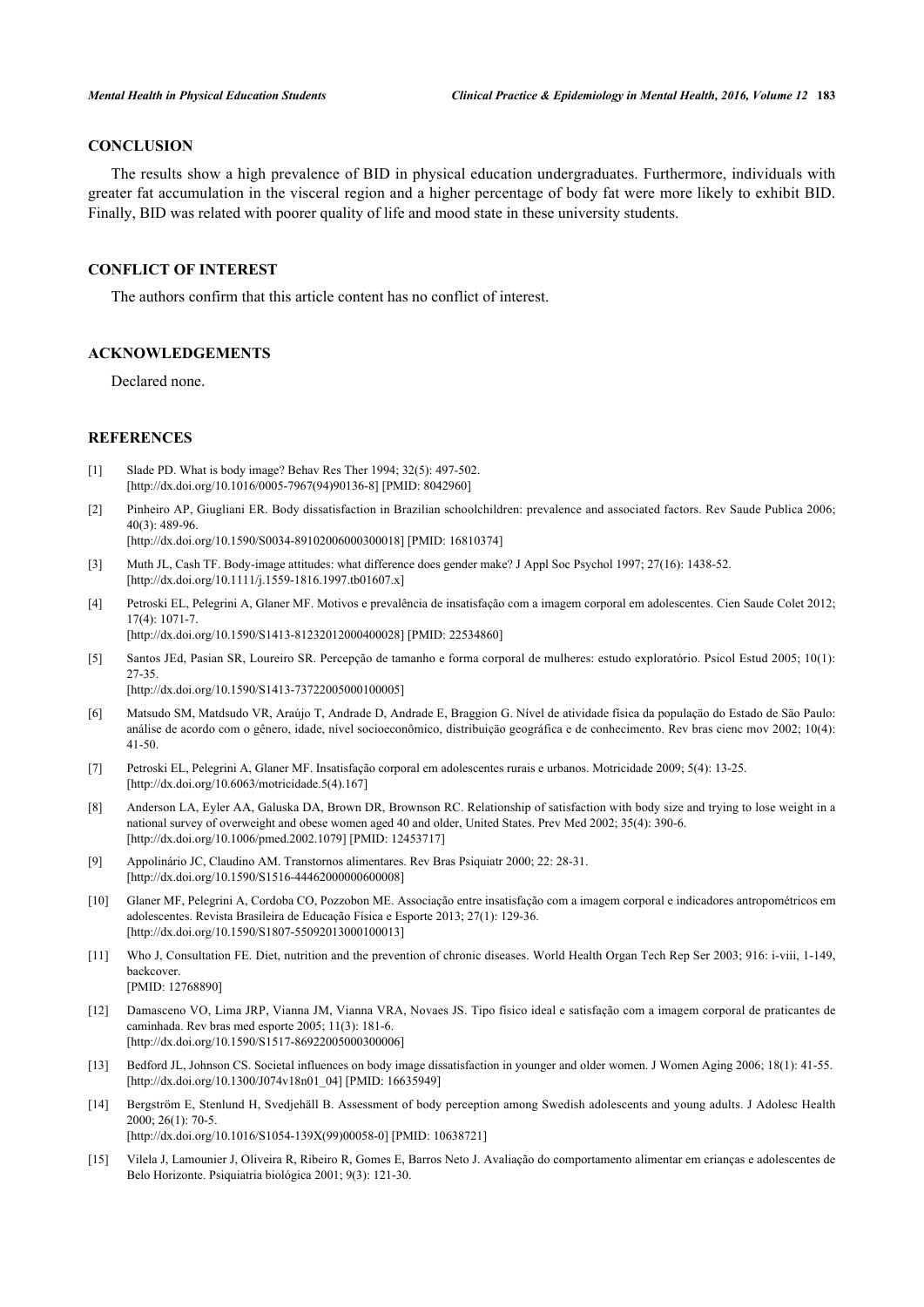#### **184** *Clinical Practice & Epidemiology in Mental Health, 2016, Volume 12 Legey et al.*

- <span id="page-7-0"></span>[16] Cafri G, Thompson JK. Measuring male body image: a review of the current methodology. Psychol Men Masc 2004; 5(1): 18. [\[http://dx.doi.org/10.1037/1524-9220.5.1.18](http://dx.doi.org/10.1037/1524-9220.5.1.18)]
- <span id="page-7-1"></span>[17] Alves D, Pinto M, Alves S, Mota A, Leirós V. Cultura e imagem corporal. Motricidade 2009; 5(1): 1-20. [\[http://dx.doi.org/10.6063/motricidade.5\(1\).184](http://dx.doi.org/10.6063/motricidade.5(1).184)]
- <span id="page-7-2"></span>[18] Thompson JK, Stice E. Thin-ideal internalization: Mounting evidence for a new risk factor for body-image disturbance and eating pathology. Curr Dir Psychol Sci 2001; 10(5): 181-3. [\[http://dx.doi.org/10.1111/1467-8721.00144](http://dx.doi.org/10.1111/1467-8721.00144)]
- <span id="page-7-3"></span>[19] Smolak L. Body image in children and adolescents: where do we go from here? Body Image 2004; 1(1): 15-28. [\[http://dx.doi.org/10.1016/S1740-1445\(03\)00008-1\]](http://dx.doi.org/10.1016/S1740-1445(03)00008-1) [PMID: [18089138](http://www.ncbi.nlm.nih.gov/pubmed/18089138)]
- <span id="page-7-4"></span>[20] Tavares MdCGC. Imagem corporal: conceito e desenvolvimento. Imagem corporal: conceito e desenvolvimento: Manole 2003.
- <span id="page-7-8"></span>[21] Russo R. Imagem corporal: construção através da cultura do belo. Movimento & Percepção 2005; 5(6): 80-90.
- <span id="page-7-5"></span>[22] Saur AM, Pasian SR. Satisfação com a imagem corporal em adultos de diferentes pesos corporais. Avaliação Psicológica 2008; 7(2): 199-209.
- <span id="page-7-6"></span>[23] Labre MP. Adolescent boys and the muscular male body ideal. J Adolesc Health 2002; 30(4): 233-42. [\[http://dx.doi.org/10.1016/S1054-139X\(01\)00413-X](http://dx.doi.org/10.1016/S1054-139X(01)00413-X)] [PMID: [11927235](http://www.ncbi.nlm.nih.gov/pubmed/11927235)]
- <span id="page-7-7"></span>[24] Dohnt H, Tiggemann M. The contribution of peer and media influences to the development of body satisfaction and self-esteem in young girls: a prospective study. Dev Psychol 2006; 42(5): 929-36. [\[http://dx.doi.org/10.1037/0012-1649.42.5.929](http://dx.doi.org/10.1037/0012-1649.42.5.929)] [PMID: [16953697](http://www.ncbi.nlm.nih.gov/pubmed/16953697)]
- <span id="page-7-9"></span>[25] Morgan CM, Vecchiatti IR, Negräo AB. Etiologia dos transtornos alimentares: aspectos biológicos, psicológicos e sócio-culturais. Rev Bras Psiquiatr 2002; 24(Suppl. 3): 18-23. [\[http://dx.doi.org/10.1590/S1516-44462002000700005\]](http://dx.doi.org/10.1590/S1516-44462002000700005)
- <span id="page-7-10"></span>[26] Bosi MLM, Vigário PdS, Vieira RdS. Comportamento alimentar e imagem corporal em atletas. Revista Brasileira de Medicina do Esporte  $2003 \cdot 9(6) \cdot 348 - 56$ [\[http://dx.doi.org/10.1590/S1517-86922003000600002\]](http://dx.doi.org/10.1590/S1517-86922003000600002)
- <span id="page-7-11"></span>[27] Gonçalves TD, Barbosa MP, Rodrigues AM. Comportamento anoréxico e percepção corporal em universitários. J Bras Psiquiatr 2008; 57(3): 166-70. [\[http://dx.doi.org/10.1590/S0047-20852008000300002\]](http://dx.doi.org/10.1590/S0047-20852008000300002)
- <span id="page-7-12"></span>[28] Adami F, Frainer DE, Santos JS, Fernandes TC, De-Oliveira FR. Insatisfação corporal e atividade física em adolescentes da região continental de Florianópolis. Psicologia. Teoria e Pesquisa 2008; 24(2): 143-9. [\[http://dx.doi.org/10.1590/S0102-37722008000200003\]](http://dx.doi.org/10.1590/S0102-37722008000200003)
- <span id="page-7-13"></span>[29] Smolak L, Levine MP. Body image in children. Body image, eating disorders, and obesity in youth: Assessment, prevention, and treatment 2001; 41-66. [\[http://dx.doi.org/10.1037/10404-002](http://dx.doi.org/10.1037/10404-002)]
- <span id="page-7-14"></span>[30] Almeida SS, Zanatta DP, Rezende FF. Body image, anxiety and depression in obese patients submitted to bariatric surgery. Estudos de Psicologia (Natal) 2012; 17(1): 153-60. [\[http://dx.doi.org/10.1590/S1413-294X2012000100019\]](http://dx.doi.org/10.1590/S1413-294X2012000100019)
- <span id="page-7-15"></span>[31] Cattarin JA, Thompson JK, Thomas C, Williams R. Body image, mood, and televised images of attractiveness: The role of social comparison. J Soc Clin Psychol 2000; 19(2): 220. [\[http://dx.doi.org/10.1521/jscp.2000.19.2.220\]](http://dx.doi.org/10.1521/jscp.2000.19.2.220)
- <span id="page-7-16"></span>[32] Melin P, Araújo AM. Transtornos alimentares em homens: Um desafio diagnóstico. Rev Bras Psiquiatr 2002. [\[http://dx.doi.org/10.1590/S1516-44462002000700016\]](http://dx.doi.org/10.1590/S1516-44462002000700016)
- <span id="page-7-17"></span>[33] Miranda VPN, Filgueiras JF, Neves CM, Teixeira PC, Ferreira MEC. Insatisfação corporal em universitários de diferentes áreas de conhecimento 2012.
- <span id="page-7-18"></span>[34] Rech CR, Vanat J. Autopercepção da imagem corporal em estudantes do curso de educação física. Revista Brasileira de Educação Física e Esporte 2010; 24(2): 285-92. [\[http://dx.doi.org/10.1590/S1807-55092010000200011\]](http://dx.doi.org/10.1590/S1807-55092010000200011)
- [35] Killen JD, Taylor CB, Hayward C, *et al.* Pursuit of thinness and onset of eating disorder symptoms in a community sample of adolescent girls: a three-year prospective analysis. Int J Eat Disord 1994; 16(3): 227-38. [\[http://dx.doi.org/10.1002/1098-108X\(199411\)16:3<227::AID-EAT2260160303>3.0.CO;2-L\]](http://dx.doi.org/10.1002/1098-108X(199411)16:3<227::AID-EAT2260160303>3.0.CO;2-L) [PMID: [7833956](http://www.ncbi.nlm.nih.gov/pubmed/7833956)]
- [36] Mendelson BK, White DR, Mendleson MJ. Childrens global self-esteem predicted by body-esteem but not by weight. Percept Mot Skills 1995; 80(1): 97-8.
	- [\[http://dx.doi.org/10.2466/pms.1995.80.1.97](http://dx.doi.org/10.2466/pms.1995.80.1.97)] [PMID: [7624225\]](http://www.ncbi.nlm.nih.gov/pubmed/7624225)
- <span id="page-7-19"></span>[37] Stice E, Hayward C, Cameron RP, Killen JD, Taylor CB. Body-image and eating disturbances predict onset of depression among female adolescents: a longitudinal study. J Abnorm Psychol 2000; 109(3): 438-44. [\[http://dx.doi.org/10.1037/0021-843X.109.3.438](http://dx.doi.org/10.1037/0021-843X.109.3.438)] [PMID: [11016113\]](http://www.ncbi.nlm.nih.gov/pubmed/11016113)
- [38] Ricciardelli LA, McCabe MP. A biopsychosocial model of disordered eating and the pursuit of muscularity in adolescent boys. Psychol Bull 2004; 130(2): 179-205.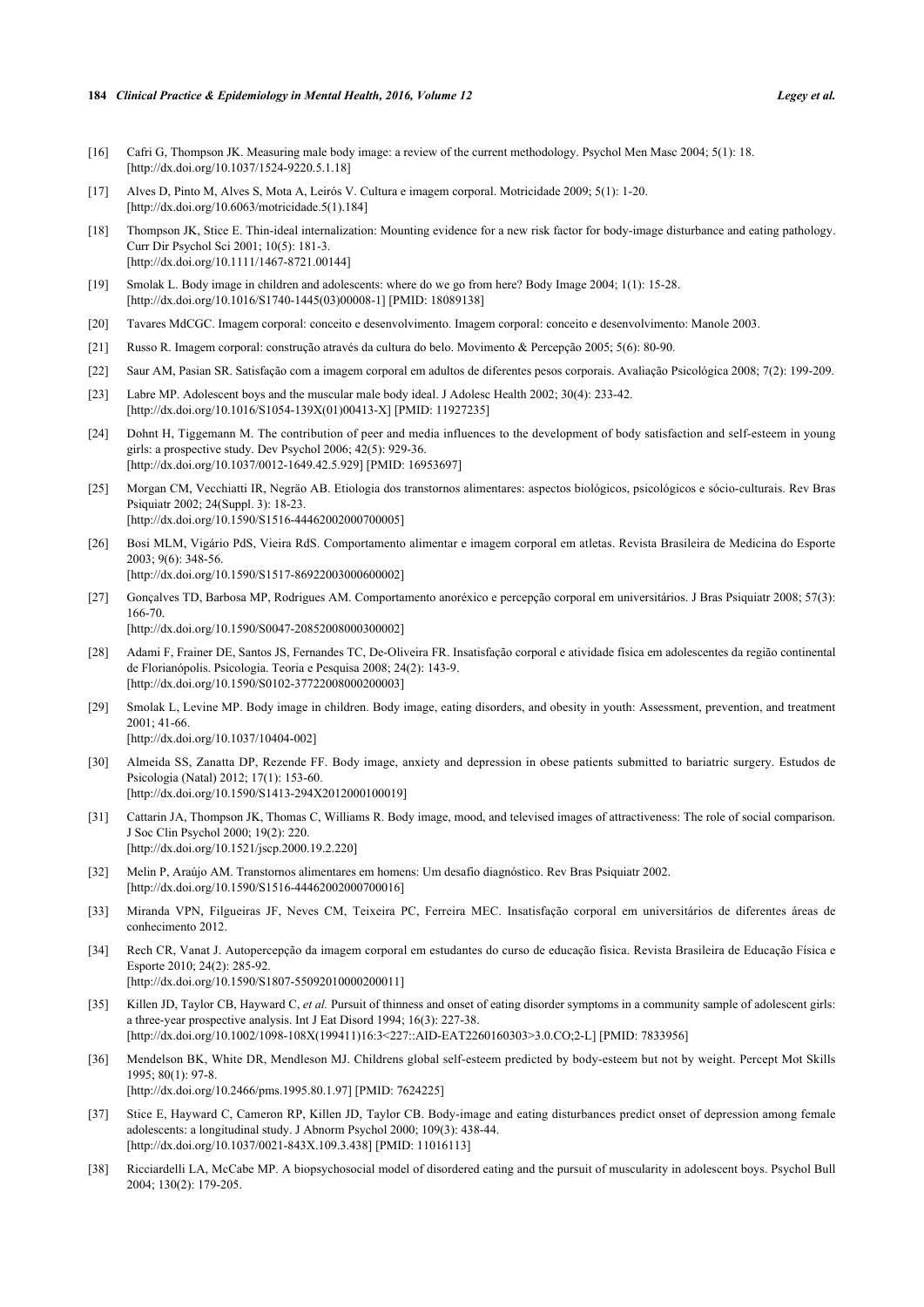[\[http://dx.doi.org/10.1037/0033-2909.130.2.179](http://dx.doi.org/10.1037/0033-2909.130.2.179)] [PMID: [14979769](http://www.ncbi.nlm.nih.gov/pubmed/14979769)]

[39] Johnson F, Wardle J. Dietary restraint, body dissatisfaction, and psychological distress: a prospective analysis. J Abnorm Psychol 2005; 114(1): 119-25.

[\[http://dx.doi.org/10.1037/0021-843X.114.1.119](http://dx.doi.org/10.1037/0021-843X.114.1.119)] [PMID: [15709818\]](http://www.ncbi.nlm.nih.gov/pubmed/15709818)

- <span id="page-8-2"></span>[40] Sujoldzić A, De Lucia A. A cross-cultural study of adolescentsBMI, body image and psychological well-being. Coll Antropol 2007; 31(1): 123-30. [PMID: [17598390\]](http://www.ncbi.nlm.nih.gov/pubmed/17598390)
- <span id="page-8-3"></span>[41] Mookerjee S, Singh J, Cashi T. Anthropometric profiles and social physique anxiety of physical education professionals from India. Percept Mot Skills 2002; 94(1): 47-54. [\[http://dx.doi.org/10.2466/pms.2002.94.1.47](http://dx.doi.org/10.2466/pms.2002.94.1.47)] [PMID: [11883588\]](http://www.ncbi.nlm.nih.gov/pubmed/11883588)
- <span id="page-8-4"></span>[42] Dixon AF, Dixon JB, OBrien PE. Cardiovascular benefit of light to moderate alcohol consumption. Aust Fam Physician 2003; 32(8): 649-52. [PMID: [12973877\]](http://www.ncbi.nlm.nih.gov/pubmed/12973877)
- <span id="page-8-5"></span>[43] Anton SD, Perri MG, Riley JR III. Discrepancy between actual and ideal body images; Impact on eating and exercise behaviors. Eat Behav 2000; 1(2): 153-60. [\[http://dx.doi.org/10.1016/S1471-0153\(00\)00015-5\]](http://dx.doi.org/10.1016/S1471-0153(00)00015-5) [PMID: [15001058](http://www.ncbi.nlm.nih.gov/pubmed/15001058)]
- <span id="page-8-6"></span>[44] Markey CN, Markey PM. Relations between body image and dieting behaviors: An examination of gender differences. Sex Roles 2005; 53(7-8): 519-30. [\[http://dx.doi.org/10.1007/s11199-005-7139-3\]](http://dx.doi.org/10.1007/s11199-005-7139-3)
- <span id="page-8-0"></span>[45] Song AY, Rubin JP, Thomas V, Dudas JR, Marra KG, Fernstrom MH. Body image and quality of life in post massive weight loss body contouring patients. Obesity (Silver Spring) 2006; 14(9): 1626-36. [\[http://dx.doi.org/10.1038/oby.2006.187\]](http://dx.doi.org/10.1038/oby.2006.187) [PMID: [17030974](http://www.ncbi.nlm.nih.gov/pubmed/17030974)]
- [46] Meland E, Haugland S, Breidablik HJ. Body image and perceived health in adolescence. Health Educ Res 2007; 22(3): 342-50. [\[http://dx.doi.org/10.1093/her/cyl085](http://dx.doi.org/10.1093/her/cyl085)] [PMID: [16957015\]](http://www.ncbi.nlm.nih.gov/pubmed/16957015)
- <span id="page-8-1"></span>[47] Mond J, Mitchison D, Latner J, Hay P, Owen C, Rodgers B. Quality of life impairment associated with body dissatisfaction in a general population sample of women. BMC Public Health 2013; 13: 920. [\[http://dx.doi.org/10.1186/1471-2458-13-920\]](http://dx.doi.org/10.1186/1471-2458-13-920) [PMID: [24088248](http://www.ncbi.nlm.nih.gov/pubmed/24088248)]
- <span id="page-8-7"></span>[48] Eaton DK, Lowry R, Brener ND, Galuska DA, Crosby AE. Associations of body mass index and perceived weight with suicide ideation and suicide attempts among US high school students. Arch Pediatr Adolesc Med 2005; 159(6): 513-9. [\[http://dx.doi.org/10.1001/archpedi.159.6.513](http://dx.doi.org/10.1001/archpedi.159.6.513)] [PMID: [15939848\]](http://www.ncbi.nlm.nih.gov/pubmed/15939848)
- <span id="page-8-8"></span>[49] Kim DS. Body image dissatisfaction as an important contributor to suicidal ideation in Korean adolescents: gender difference and mediation of parent and peer relationships. J Psychosom Res 2009; 66(4): 297-303. [\[http://dx.doi.org/10.1016/j.jpsychores.2008.08.005](http://dx.doi.org/10.1016/j.jpsychores.2008.08.005)] [PMID: [19302886\]](http://www.ncbi.nlm.nih.gov/pubmed/19302886)
- <span id="page-8-9"></span>[50] Association WM. Declaration of Helsinki (2008) Ethical principles for medical research involving human subjects. South Korea.: The 59th WMA General Assembly 2007.
- <span id="page-8-10"></span>[51] Guanabara Koogan, Ed. Medicine ACoS. Manual do ACSM para avaliação da aptidão física relacionada à saúde. Rio de Janeiro.: Primeira edição, 2006.
- <span id="page-8-11"></span>[52] Marfell-Jones M, Olds T, Stewart A, Carter L. Potchefstroom. International standards for anthropometric assessment: ISAK.; South Africa.. 2006.
- <span id="page-8-12"></span>[53] Stunkard AJ, Sørensen T, Schulsinger F. Use of the Danish Adoption Register for the study of obesity and thinness. Res Publ Assoc Res Nerv Ment Dis 1983; 60: 115-20. [PMID: [6823524\]](http://www.ncbi.nlm.nih.gov/pubmed/6823524)
- <span id="page-8-13"></span>[54] Viana MF, Almeida P, Santos RC. Adaptação portuguesa da versão reduzida do Perfil de Estados de Humor–POMS. Anal Psicol 2012; 19(1): 77-92.
- <span id="page-8-14"></span>[55] Spielberger CD. STAI manual for the state-trait anxiety inventory. Self-Evaluation Questionnaire 1970; 1-24.
- <span id="page-8-15"></span>[56] Biaggio A, Natalício L. Manual para o inventário de ansiedade Traço-Estado (IDATE). Rio de Janeiro: CEPA 1979; p. 15.
- <span id="page-8-16"></span>[57] Ciconelli RM. Tradução para o português e validação do questionário genérico de avaliação de qualidade de vida Medical Outcomes Study 36-Item Short-Form Health Survey (SF-36). São Paulo: Federal University of São Paulo (UNIFESP) 1997.
- <span id="page-8-17"></span>[58] Ware JE Jr. Conceptualization and measurement of health-related quality of life: comments on an evolving field. Arch Phys Med Rehabil 2003; 84(4)(Suppl. 2): S43-51. [\[http://dx.doi.org/10.1053/apmr.2003.50246](http://dx.doi.org/10.1053/apmr.2003.50246)] [PMID: [12692771\]](http://www.ncbi.nlm.nih.gov/pubmed/12692771)
- <span id="page-8-18"></span>[59] Hedges LV. Distribution theory for Glass's estimator of effect size and related estimators. J Educ Behav Stat 1981; 6(2): 107-28. [\[http://dx.doi.org/10.3102/10769986006002107\]](http://dx.doi.org/10.3102/10769986006002107)
- <span id="page-8-19"></span>[60] Lenhard W, Lenhard A. Calculation of Effect Sizes. Bibergau (Germany): Psychometrica; 2016, Available from: [http://www.psychometrica.de/effect\\_size.html](http://www.psychometrica.de/effect_size.html)
- <span id="page-8-20"></span>[61] Lipsey MW, Wilson DB. Practical meta-analysis:. Thousand Oaks, CA, USA: Sage publications 2001.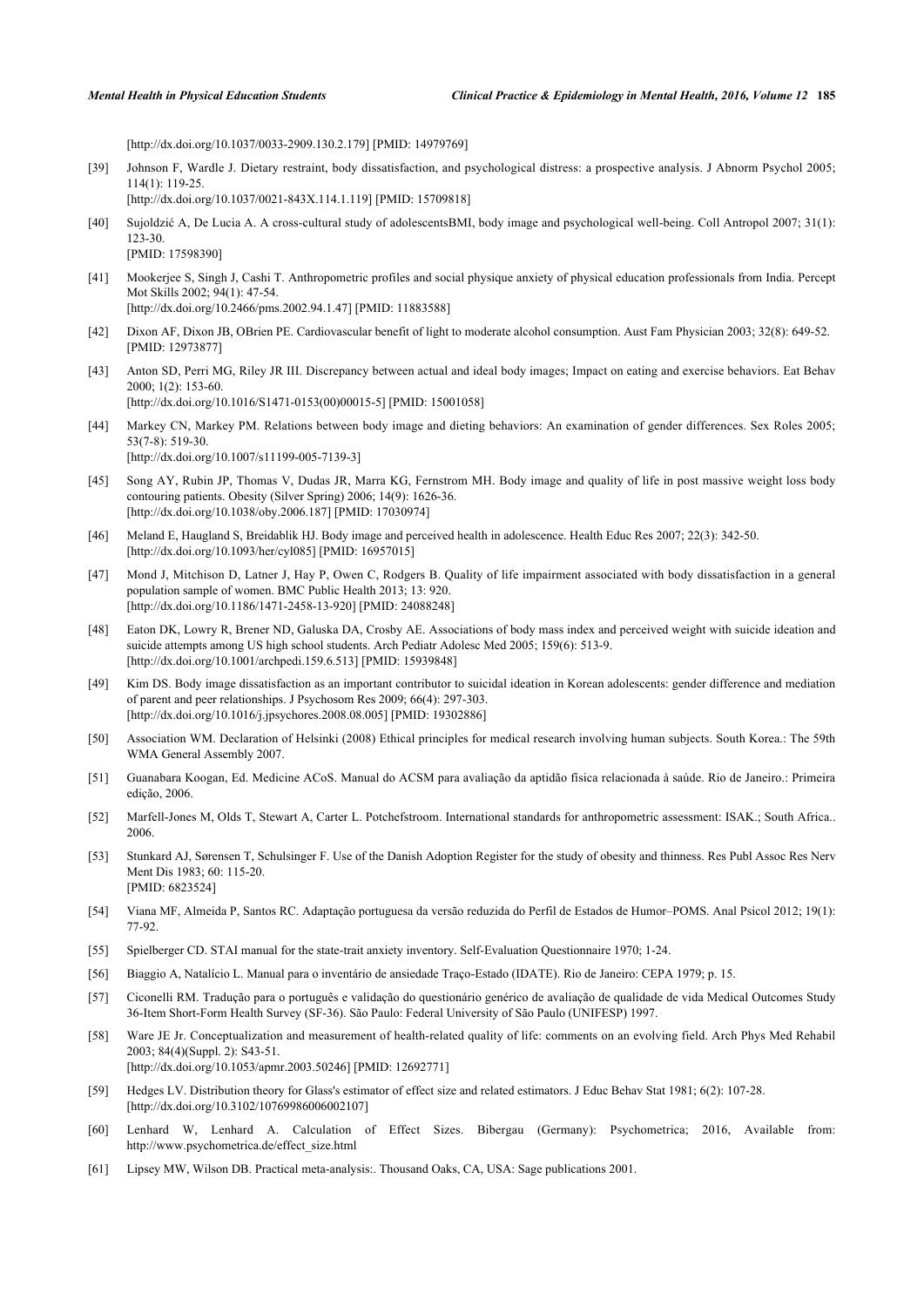#### **186** *Clinical Practice & Epidemiology in Mental Health, 2016, Volume 12 Legey et al.*

- <span id="page-9-0"></span>[62] Claumann GS, Pereira ÉF, Inácio S, Santos MC, Martins AC, Pelegrini A. Body image satisfaction in freshmen college students in physical education courses. Revista da Educação Física/UEM 2014; 25(4): 575-83.
- <span id="page-9-1"></span>[63] Ferrari EP, Petroski EL, Silva DAS. Prevalence of body image dissatisfaction and associated factors among physical education students. Trends Psychiatr Psychother 2013; 35(2): 119-27. [\[http://dx.doi.org/10.1590/S2237-60892013000200005\]](http://dx.doi.org/10.1590/S2237-60892013000200005)
- <span id="page-9-2"></span>[64] Garcia L, Milagres OG, Mourão L, Assis M, Palma A. Auto-percepção da imagem corporal em estudantes de Educação Física e Medicina. Revista Brasileira de Atividade Física & Saúde 2011; 16(1): 25-30.
- <span id="page-9-3"></span>[65] Nowak M. The weight-conscious adolescent: body image, food intake, and weight-related behavior. J Adolesc Health 1998; 23(6): 389-98. [\[http://dx.doi.org/10.1016/S1054-139X\(97\)00263-2\]](http://dx.doi.org/10.1016/S1054-139X(97)00263-2) [PMID: [9870333](http://www.ncbi.nlm.nih.gov/pubmed/9870333)]
- <span id="page-9-4"></span>[66] Petroski EL, Pelegrini A, Barbosa AR. Insatisfação com a imagem corporal: avaliação comparativa da associação com estado nutricional em universitários. Rev Psiquiatr Rio Gd Sul 2008; 30(1): 31-8.
- [67] McCabe MP, Ricciardelli LA. Parent, peer, and media influences on body image and strategies to both increase and decrease body size among adolescent boys and girls. Adolescence 2001; 36(142): 225-40. [PMID: [11572302\]](http://www.ncbi.nlm.nih.gov/pubmed/11572302)
- [68] Kakeshita IS, de Sousa Almeida S. Relação entre índice de massa corporal e a percepção da auto-imagem em universitários. Rev Saude Publica 2006; 40(3): 497-504. [\[http://dx.doi.org/10.1590/S0034-89102006000300019\]](http://dx.doi.org/10.1590/S0034-89102006000300019) [PMID: [16810375](http://www.ncbi.nlm.nih.gov/pubmed/16810375)]
- <span id="page-9-6"></span>[69] Bosi ML, Luiz RR. Autopercepção da imagem corporal entre estudantes de nutrição: um estudo no município do Rio de Janeiro. J Bras Psiquiatr 2006; 55(2): 108-13. [\[http://dx.doi.org/10.1590/S0047-20852006000200003\]](http://dx.doi.org/10.1590/S0047-20852006000200003)
- [70] Pinheiro AP, Giugliani ER. Body dissatisfaction in Brazilian schoolchildren: prevalence and associated factors. Rev Saude Publica 2006; 40(3): 489-96.

[\[http://dx.doi.org/10.1590/S0034-89102006000300018\]](http://dx.doi.org/10.1590/S0034-89102006000300018) [PMID: [16810374](http://www.ncbi.nlm.nih.gov/pubmed/16810374)]

- [71] Robinson TN, Chang JY, Haydel KF, Killen JD. Overweight concerns and body dissatisfaction among third-grade children: the impacts of ethnicity and socioeconomic status. J Pediatr 2001; 138(2): 181-7. [\[http://dx.doi.org/10.1067/mpd.2001.110526](http://dx.doi.org/10.1067/mpd.2001.110526)] [PMID: [11174614\]](http://www.ncbi.nlm.nih.gov/pubmed/11174614)
- <span id="page-9-8"></span>[72] Fermino RC, Pezzini MR, Reis RS. Motivos para prática de atividade física e imagem corporal em frequentadores de academia. Rev bras med esporte 2010; 16(1): 18-23. [\[http://dx.doi.org/10.1590/S1517-86922010000100003\]](http://dx.doi.org/10.1590/S1517-86922010000100003)
- [73] Secchi K, Camargo BV, Bertoldo RB. Body image perception and body's social representations/Percepcao da imagem corporal e representacoes sociais do corpo. Psicologia. Teoria e Pesquisa 2009; 25(2): 229-37.
- <span id="page-9-5"></span>[74] Corseuil MW, Pelegrini A, Beck C, Petroski EL. Prevalência de insatisfação com a imagem corporal e sua associação com a inadequação nutricional em adolescentes-DOI Revista da Educação Física/UEM 2009;20(1):25-31 2009; 20(1): 25-31. [\[http://dx.doi.org/10.4025/reveducfis.v20i1.3496](http://dx.doi.org/10.4025/reveducfis.v20i1.3496)]
- <span id="page-9-7"></span>[75] Bosi ML, Luiz RR, Uchimura KY. Comportamento alimentar e imagem corporal entre estudantes de educação física. J Bras Psiquiatr 2008; 57(1): 28-33.

[\[http://dx.doi.org/10.1590/S0047-20852008000100006\]](http://dx.doi.org/10.1590/S0047-20852008000100006)

- <span id="page-9-9"></span>[76] Vasconcelos FdAGd. Influência de fatores socioeconômicos, comportamentais e nutricionais na insatisfação com a imagem corporal de universitárias em Florianópolis, SC. Rev Bras Epidemiol 2010; 13(4): 665-76. [\[http://dx.doi.org/10.1590/S1415-790X2010000400011\]](http://dx.doi.org/10.1590/S1415-790X2010000400011) [PMID: [21180855](http://www.ncbi.nlm.nih.gov/pubmed/21180855)]
- <span id="page-9-10"></span>[77] Lorenzen LA, Grieve FG, Thomas A. Brief report: Exposure to muscular male models decreases men's body satisfaction. Sex Roles 2004; 51(11): 743-8. [\[http://dx.doi.org/10.1007/s11199-004-0723-0\]](http://dx.doi.org/10.1007/s11199-004-0723-0)
- <span id="page-9-11"></span>[78] Birkeland R, Thompson JK, Herbozo S, Roehrig M, Cafri G, van den Berg P. Media exposure, mood, and body image dissatisfaction: an experimental test of person versus product priming. Body Image 2005; 2(1): 53-61. [\[http://dx.doi.org/10.1016/j.bodyim.2004.11.002](http://dx.doi.org/10.1016/j.bodyim.2004.11.002)] [PMID: [18089174](http://www.ncbi.nlm.nih.gov/pubmed/18089174)]
- <span id="page-9-12"></span>[79] Siegel JM, Yancey AK, Aneshensel CS, Schuler R. Body image, perceived pubertal timing, and adolescent mental health. The J Adolesc Health 1999; 25(2): 155-65. Aug [\[http://dx.doi.org/10.1016/S1054-139X\(98\)00160-8\]](http://dx.doi.org/10.1016/S1054-139X(98)00160-8)
- <span id="page-9-13"></span>[80] Anschutz DJ, Engels RC, Becker ES, Van Strien T. The effects of TV commercials using less thin models on young womens mood, body image and actual food intake. Body Image 2009; 6(4): 270-6. [\[http://dx.doi.org/10.1016/j.bodyim.2009.07.007](http://dx.doi.org/10.1016/j.bodyim.2009.07.007)] [PMID: [19699160](http://www.ncbi.nlm.nih.gov/pubmed/19699160)]
- <span id="page-9-14"></span>[81] Pesa JA, Syre TR, Jones E. Psychosocial differences associated with body weight among female adolescents: the importance of body image. The J Adolesc Health 2000; 26(5): 330-7. [\[http://dx.doi.org/10.1016/S1054-139X\(99\)00118-4\]](http://dx.doi.org/10.1016/S1054-139X(99)00118-4)
- <span id="page-9-15"></span>[82] El Ansari W, Clausen SV, Mabhala A, Stock C. How do I look? Body image perceptions among university students from England and Denmark. Int J Environ Res Public Health 2010; 7(2): 583-95.